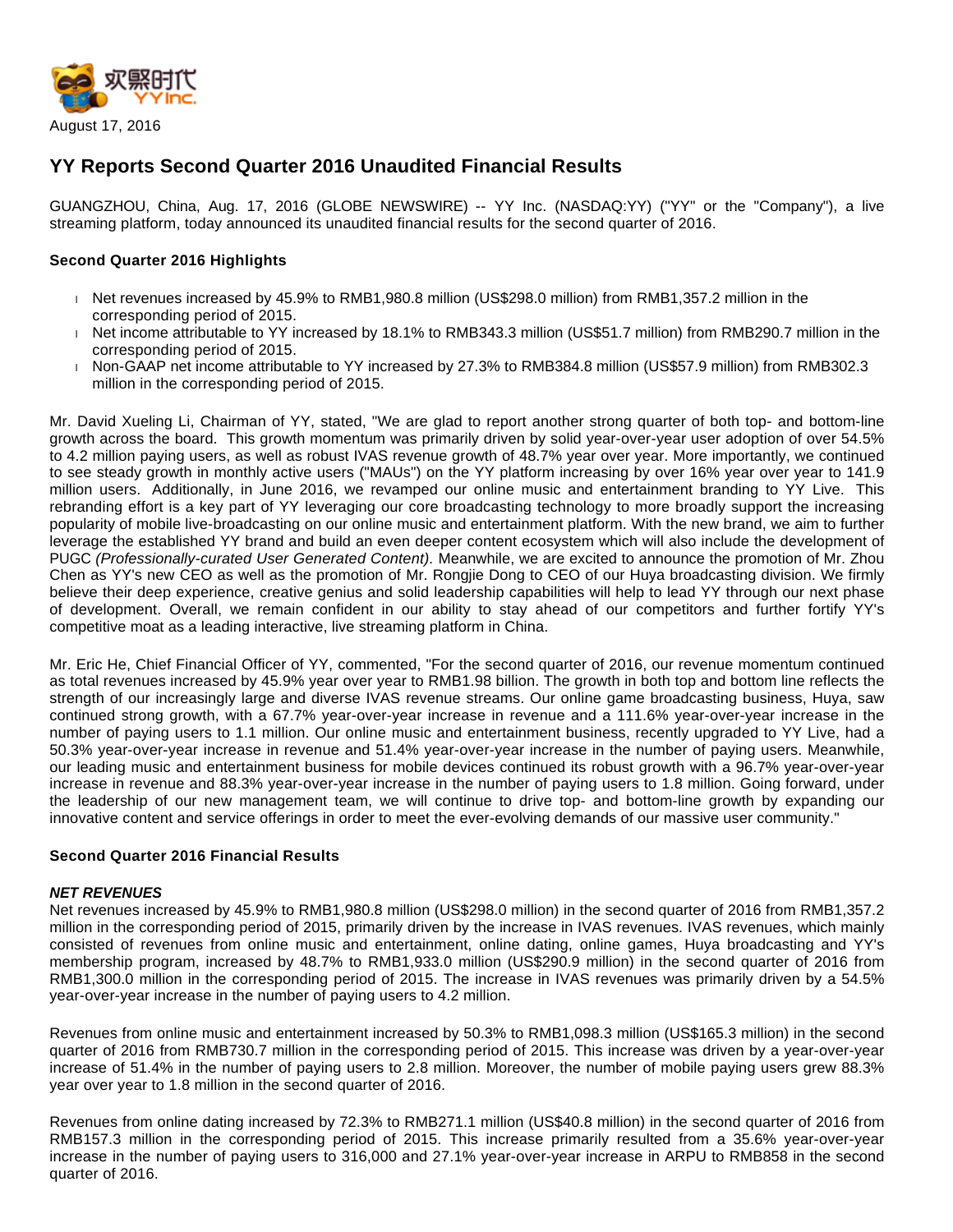Revenues from online games were RMB188.3 million (US\$28.3 million) in the second quarter of 2016, as compared to RMB199.4 million in the corresponding period of 2015. This decline was primarily caused by a 29.2% year-over-year decrease in the number of paying users to 303,000, which reflects the continued softness in China's web game market, but was partially offset by a 33.3% year-over-year increase in the average revenue per user ("ARPU") of online games.

Other IVAS revenues, mainly including Huya broadcasting, PK Show, membership subscription fees and ME App, increased by 76.6% to RMB375.3 million (US\$56.5 million) in the second quarter of 2016 from RMB212.6 million in the corresponding period of 2015. Revenues from Huya broadcasting increased by 67.7% to RMB143.1 million (US\$21.5 million) in the second quarter of 2016 from RMB85.3 million in the corresponding period of 2015, primarily driven by the 111.6% year-over-year increase in the number of paying users to 1.1 million.

Other revenues, mainly including revenues from the Company's online education platform, Huanqiu Education Online, and online advertising revenues from Duowan.com, were RMB47.8 million (US\$7.2 million) in the second quarter of 2016, compared with RMB57.2 million in the corresponding period of 2015.

# **COST OF REVENUES AND GROSS PROFIT**

Cost of revenues increased by 45.0% to RMB1,208.3 million (US\$181.8 million) in the second quarter of 2016 from RMB833.3 million in the corresponding period of 2015, primarily attributable to an increase in revenue-sharing fees and content costs to RMB893.3 million (US\$134.4 million) in the second quarter of 2016 from RMB551.5 million in the corresponding period of 2015. The increase in revenue-sharing fees and content costs paid to performers, channel owners and content providers was in line with the increase in revenues and was primarily due to the higher level of user engagement and spending driven by promotional activities, as well as the Company's investments in expanding the amount of new and innovative content it provides to users. In addition, bandwidth costs increased to RMB150.7 million (US\$22.7 million) in the second quarter of 2016 from RMB132.2 million in the corresponding period of 2015, primarily reflecting the continued user base expansion and video quality improvements, but partially offset by the Company's improved efficiency and pricing terms.

Gross profit increased by 47.4% to RMB772.4 million (US\$116.2 million) in the second quarter of 2016 from RMB523.9 million in the corresponding period of 2015. Gross margin increased to 39.0% in the second quarter of 2016 from 38.6% in the corresponding period of 2015.

## **OPERATING INCOME**

Operating expenses for the second quarter of 2016 increased by 41.7% to RMB351.1 million (US\$52.8 million) from RMB247.8 million in the corresponding period of 2015. This increase was primarily attributable to the Company's overall business expansion and its investments in providing more rich and diversified content to users.

Operating income in the second quarter of 2016 increased by 44.2% to RMB443.9 million (US\$66.8 million), as compared to RMB307.7 million in the corresponding period of 2015. Operating margin in the second quarter of 2016 was 22.4%, as compared to 22.7% in the corresponding period of 2015.

Non-GAAP operating income<sup>1</sup> increased by 52.0% to RMB485.4 million (US\$73.0 million) in the second quarter of 2016 from

RMB319.3 million in the corresponding period of 2015. Non-GAAP operating margin<sup>2</sup> increased to 24.5% in the second quarter of 2016 from 23.5% in the corresponding period of 2015.

#### **NET INCOME**

Net income attributable to YY Inc. increased by 18.1% to RMB343.3 million (US\$51.7 million) in the second quarter of 2016 from RMB290.7 million in the corresponding period of 2015. Net margin in the second quarter of 2016 was 17.3%, as compared to 21.4% in the corresponding period of 2015. Excluding a one-time non-operating expense of RMB23.5 million for the disposal of a subsidiary company of YY, net income attributable to YY Inc. was RMB366.8 million (US\$55.2 million), representing an increase of 26.2% year over year.

Non-GAAP net income attributable to YY Inc.<sup>3</sup> increased by 27.3% to RMB384.8 million (US\$57.9 million) from RMB302.3 million in the corresponding period of 2015. Non-GAAP net margin<sup>4</sup> was 19.4% in the second quarter of 2016, as compared to 22.3% in the corresponding period of 2015.

# **NET INCOME PER ADS**

Diluted net income per ADS $^5$  increased by 17.1% to RMB5.97 (US\$0.90) in the second quarter of 2016 from RMB5.10 in the corresponding period of 2015.

Non-GAAP diluted net income per ADS<sup>6</sup> increased by 25.7% to RMB6.65 (US\$1.00) in the second quarter of 2016 from RMB5.29 in the corresponding period of 2015.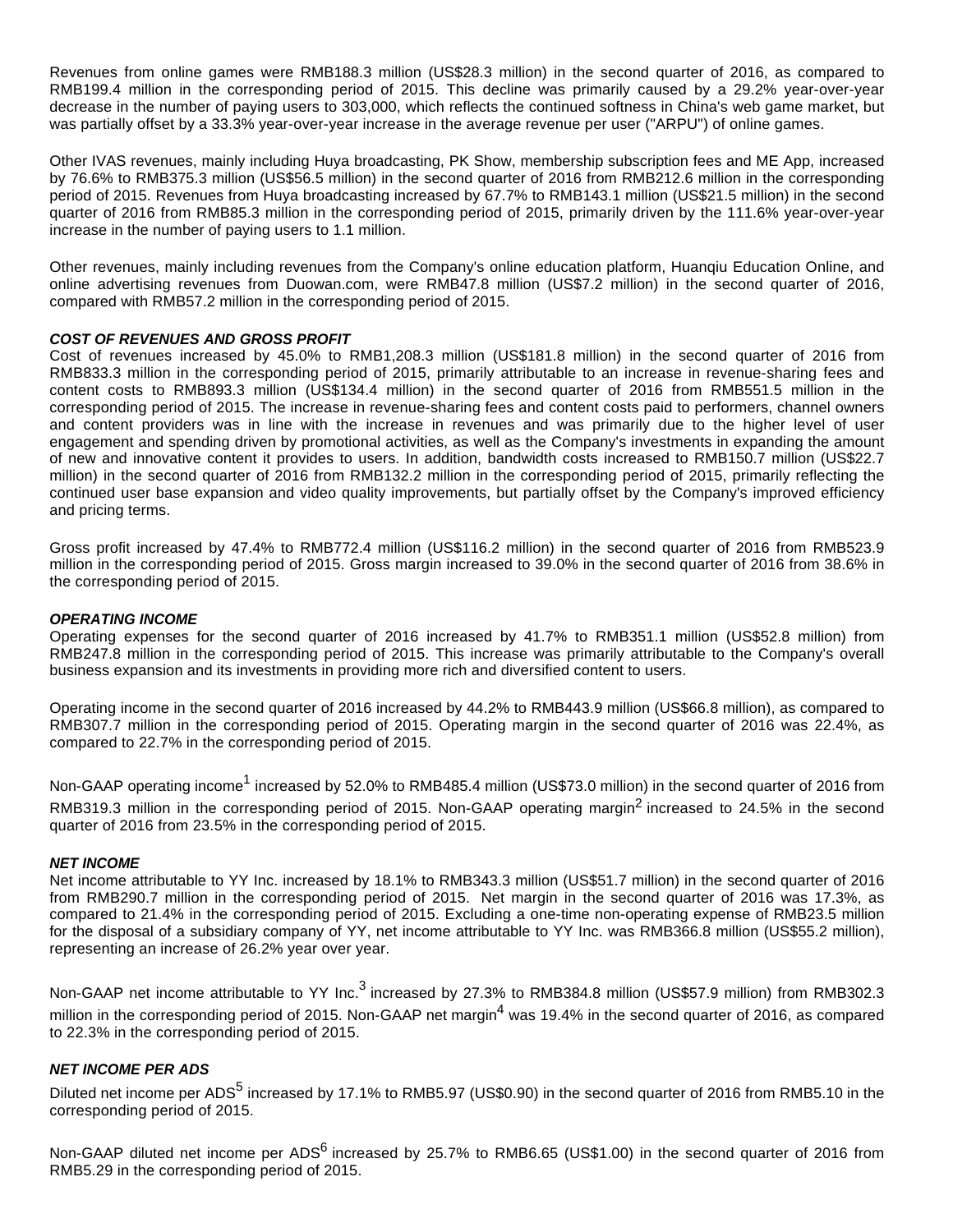# **BALANCE SHEET AND CASH FLOWS**

As of June 30, 2016, the Company had cash and cash equivalents of RMB679.1 million (US\$102.2 million) and short-term deposits of RMB3,134.7 million (US\$471.7 million). For the second quarter of 2016, net cash from operating activities was RMB573.8 million (US\$86.3 million).

### **SHARES OUTSTANDING**

As of June 30, 2016, the Company had a total of 1,101.9 million common shares outstanding, or the equivalent of 55.1 million ADSs outstanding.

### **Recent Development**

On June 22, 2016, YY announced it has upgraded its online music and entertainment brand to YY Live. With the new brand, the Company will expand into pan-entertainment market and increase its focus on the increasingly popular live broadcasting segment. On the content side, YY will focus on PUGC offerings as it is expected to become one of the most important content generation models to the Company. YY will also enhance its PUGC offerings through cooperation with entertainment industry partners. The Company also announced the launch of "YY Live Broadcasting Box," a fully HD codec live broadcasting machine.

# **Business Outlook**

For the third quarter of 2016, the Company expects its net revenues to be between RMB2.00 billion and RMB2.10 billion, representing a year-over-year growth of approximately 34% to 41%. These forecasts reflect the Company's current and preliminary view on the market and operational conditions, which are subject to change.

# **Conference Call Information**

The Company will hold a conference call on August 18, 2016 at 8:00 am Eastern Time or 8:00 pm Beijing Time to discuss the financial results. Participants may access the call by dialing the following numbers:

| <b>United States:</b>    | +1-845-675-0438 |
|--------------------------|-----------------|
| International Toll Free: | +1-855-500-8701 |
| China Domestic:          | 400-1200-654    |
| Hong Kong:               | +852-3018-6776  |
| Conference ID:           | #49135813       |

The replay will be accessible through August 26, 2016 by dialing the following numbers:

| United States Toll Free: +1-855-452-5696 |                 |
|------------------------------------------|-----------------|
| International:                           | +61-2-9003-4211 |
| Conference ID:                           | #49135813       |

A live and archived webcast of the conference call will also be available at the Company's investor relations website at [http://investors.yy.com/.](https://www.globenewswire.com/Tracker?data=NbouK9wIJisBOvDh8APGQbKoiFwOw4rpP5DwxISw7GS1JPq-6PptFBB6cDrZWSgZI1sd0KAQ7IPmaEIdivnc-jY61AF7WTC93bqhtNNavws=)

#### **Exchange Rate**

This press release contains translations of certain Renminbi amounts into U.S. dollars at specified rates solely for the convenience of readers. Unless otherwise noted, all translations from Renminbi to U.S. dollars, in this press release, were made at a rate of RMB6.6459 to US\$1.00, the noon buying rate in effect on June 30, 2016 in the City of New York for cable transfers in Renminbi per U.S. dollar as certified for customs purposes by the Federal Reserve Bank of New York.

#### **About YY Inc.**

YY Inc. ("YY" or the "Company") is a live streaming platform that enables users to interact in live online group activities through voice, text and video. Launched in July 2008, YY Client, the Company's core product, empowers users to create and organize groups of varying sizes to discover and participate in a wide range of activities, including online music and entertainment, online games, online dating, live game broadcasting and education. YY Inc. was listed on NASDAQ in November 2012 and generated revenues of US\$910 million in the fiscal year 2015.

#### **Safe Harbor Statement**

This announcement contains forward-looking statements. These statements are made under the "safe harbor" provisions of the U.S. Private Securities Litigation Reform Act of 1995. These forward-looking statements can be identified by terminology such as "will," "expects," "anticipates," "future," "intends," "plans," "believes," "estimates" and similar statements. Among other things, the business outlook and quotations from management in this announcement, as well as YY's strategic and operational plans, contain forward-looking statements. YY may also make written or oral forward-looking statements in its periodic reports to the U.S. Securities and Exchange Commission ("SEC"), in its annual report to shareholders, in press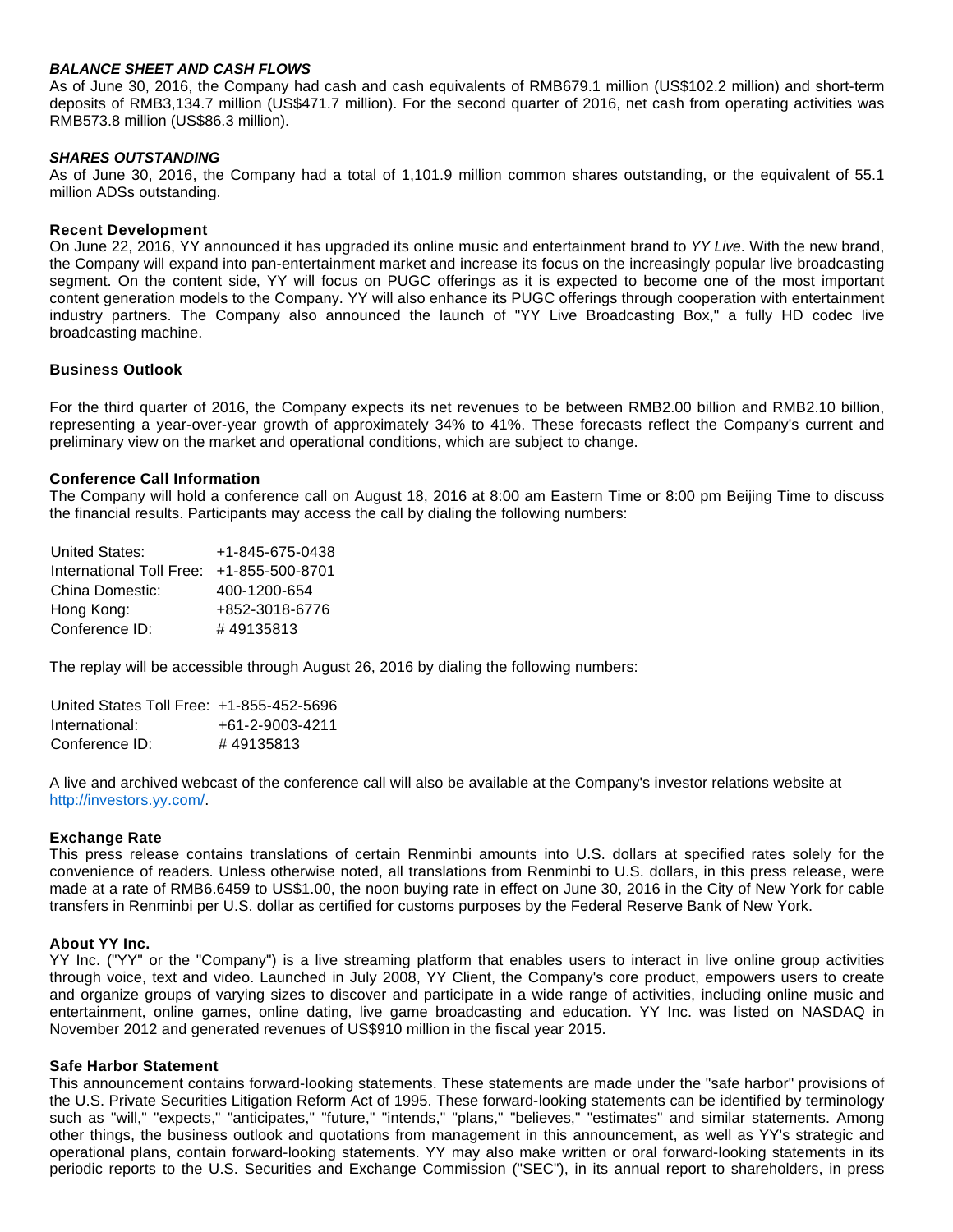releases and other written materials and in oral statements made by its officers, directors or employees to third parties. Statements that are not historical facts, including statements about YY's beliefs and expectations, are forward-looking statements. Forward-looking statements involve inherent risks and uncertainties. A number of factors could cause actual results to differ materially from those contained in any forward-looking statement, including but not limited to the following: YY's goals and strategies; YY's future business development, results of operations and financial condition; the expected growth of the online communication social platform market in China; the expectation regarding the rate at which to gain registered user accounts, active users, especially paying users; YY's ability to monetize the user base; YY's ability to continue attracting advertisers and offering popular online games; fluctuations in general economic and business conditions in China and assumptions underlying or related to any of the foregoing, as well as uncertainties relating to the proposed "going-private" transaction. Further information regarding these and other risks is included in YY's filings with the SEC. All information provided in this press release and in the attachments is as of the date of this press release, and YY does not undertake any obligation to update any forward-looking statement, except as required under applicable law.

# **Use of Non-GAAP Financial Measures**

The unaudited condensed consolidated financial information is prepared in conformity with accounting principles generally accepted in the United States of America ("U.S. GAAP"), except that the consolidated statement of changes in shareholders' equity, consolidated statements of cash flows, and the detailed notes have not been presented. YY uses non-GAAP operating income, non-GAAP operating margin, non-GAAP net income attributable to YY Inc**.**, non-GAAP net margin, non-GAAP net income attributable to common shareholders, and basic and diluted non-GAAP net income per ADS, which are non-GAAP financial measures. Non-GAAP operating income is operating income excluding share-based compensation expenses. Non-GAAP operating margin is non-GAAP operating income as a percentage of net revenues. Non-GAAP net income attributable to YY Inc. is net income attributable to YY Inc. excluding share-based compensation expenses. Non-GAAP net margin is non-GAAP net income attributable to YY Inc. as a percentage of net revenues. Non-GAAP net income attributable to common shareholders is net income attributable to common shareholders excluding share-based compensation expenses. Basic and diluted non-GAAP net income per ADS is non-GAAP net income attributable to common shareholders divided by weighted average number of ADS used in the calculation of basic and diluted net income per ADS. The Company believes that separate analysis and exclusion of the non-cash impact of share-based compensation adds clarity to the constituent parts of its performance. The Company reviews these non-GAAP financial measures together with GAAP financial measures to obtain a better understanding of its operating performance. It uses the non-GAAP financial measure for planning, forecasting and measuring results against the forecast. The Company believes that non-GAAP financial measure is useful supplemental information for investors and analysts to assess its operating performance without the effect of non-cash share-based compensation expenses, which have been and will continue to be significant recurring expenses in its business. However, the use of non-GAAP financial measures has material limitations as an analytical tool. One of the limitations of using non-GAAP financial measures is that they do not include all items that impact the Company's net income for the period. In addition, because non-GAAP financial measures are not measured in the same manner by all companies, they may not be comparable to other similar titled measures used by other companies. In light of the foregoing limitations, you should not consider non-GAAP financial measure in isolation from or as an alternative to the financial measure prepared in accordance with U.S. GAAP.

The presentation of these non-GAAP financial measures is not intended to be considered in isolation from, or as a substitute for, the financial information prepared and presented in accordance with U.S. GAAP. For more information on these non-GAAP financial measures, please see the table captioned "YY Inc. Reconciliations of GAAP and Non-GAAP Results" at the end of this release.

<sup>1</sup>Non-GAAP operating income is a non-GAAP financial measure, which is defined as operating income excluding sharebased compensation expenses.

<sup>2</sup>Non-GAAP operating margin is a non-GAAP financial measure, which is defined as non-GAAP operating income as a percentage of net revenues.

 $3$ Non-GAAP net income attributable to YY Inc. is a non-GAAP financial measure, which is defined as net income attributable to YY Inc. excluding share-based compensation expenses.

<sup>4</sup>Non-GAAP net margin is a non-GAAP financial measure, which is defined as non-GAAP net income attributable to YY Inc. as a percentage of net revenues.

<sup>5</sup>ADS is American Depositary Share. Each ADS represents twenty Class A common shares of the Company. Diluted net income per ADS is net income attributable to common shareholders divided by weighted average number of diluted ADS.

<sup>6</sup>Non-GAAP diluted net income per ADS is a non-GAAP financial measure, which is defined as non-GAAP net income attributable to common shareholders divided by weighted average number of ADS used in the calculation of diluted net income per ADS.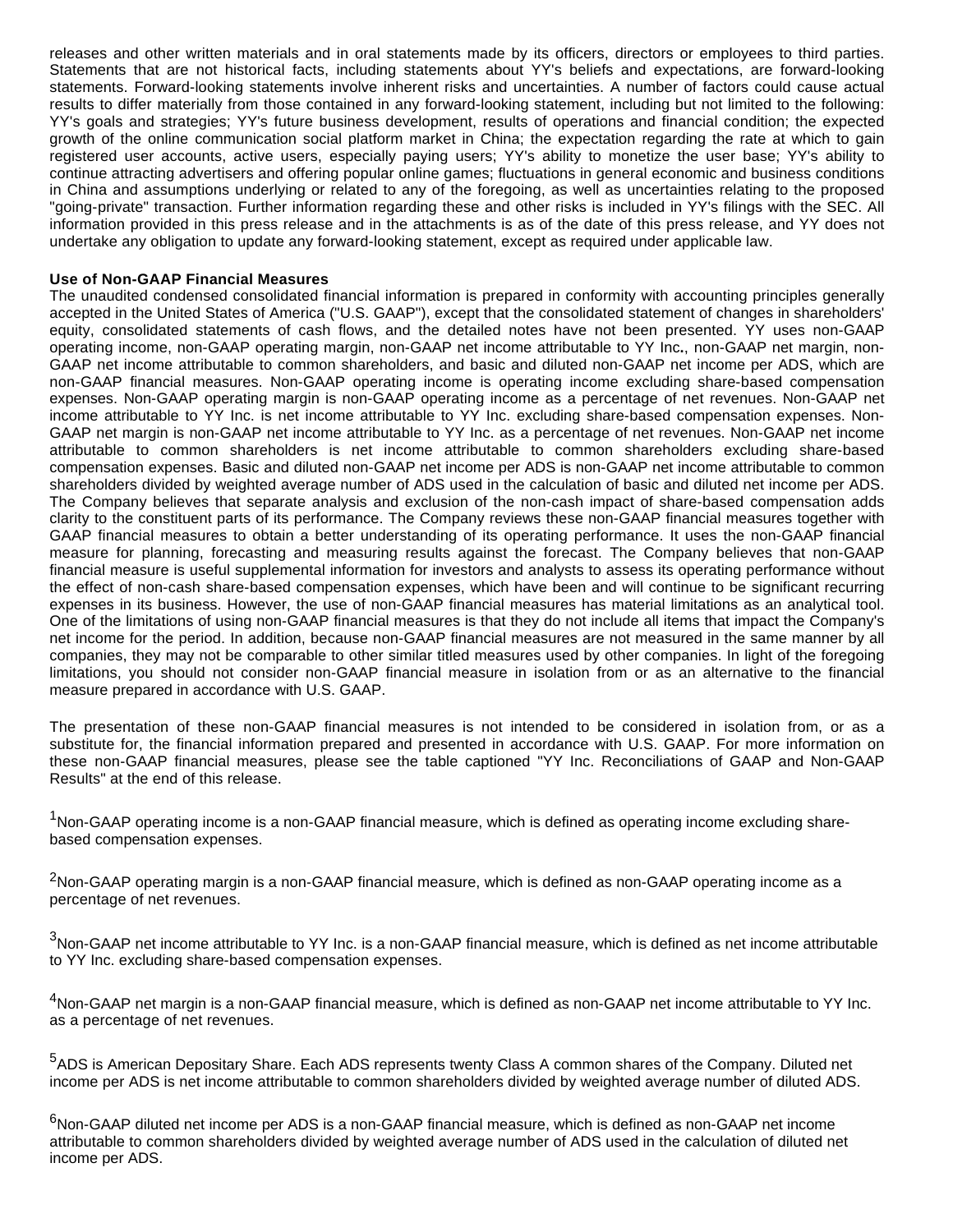#### **YY INC.**

#### **UNAUDITED CONDENSED CONSOLIDATED BALANCE SHEETS**

(All amounts in thousands, except share, ADS and per ADS data)

|                                                                                      | December 31,<br>2015 | <b>June 30,</b><br>2016       | <b>June 30,</b><br>2016 |
|--------------------------------------------------------------------------------------|----------------------|-------------------------------|-------------------------|
|                                                                                      | <b>RMB</b>           | <b>RMB</b>                    | US\$                    |
| Assets                                                                               |                      |                               |                         |
| <b>Current assets</b>                                                                |                      |                               |                         |
| Cash and cash equivalents                                                            | 928,934              | 679,139                       | 102,189                 |
| Short-term deposits                                                                  |                      | 1,894,946 3,134,711           | 471,676                 |
| Restricted short-term deposits                                                       | 389,221<br>132,353   |                               |                         |
| Accounts receivable, net                                                             | 14,385               | 160,160                       | 24,099                  |
| Inventory                                                                            | 5,297                | 3,357<br>23,236               | 505<br>3,496            |
| Amount due from related parties                                                      |                      | 178,781                       |                         |
| Prepayments and other current assets                                                 | 147,823              |                               | 26,901                  |
| Deferred tax assets                                                                  | 116,921              | 92,645                        | 13,940                  |
| <b>Total current assets</b>                                                          |                      | 3,629,880 4,272,029           | 642,806                 |
| <b>Non-current assets</b>                                                            |                      |                               |                         |
| Deferred tax assets                                                                  | 3,363                | 5,547                         | 835                     |
| Investments                                                                          | 567,557              | 806,018                       | 121,280                 |
| Property and equipment, net                                                          | 843,449              | 834,632                       | 125,586                 |
| Land use rights, net                                                                 |                      | $-1,896,348$                  | 285,341                 |
| Intangible assets, net                                                               | 146,437              | 111,313                       | 16,749                  |
| Goodwill                                                                             | 151,638              | 132,304                       | 19,908                  |
| Other non-current assets                                                             | 1,960,430            | 87,495                        | 13,165                  |
| <b>Total non-current assets</b>                                                      |                      | 3,672,874 3,873,657           | 582,864                 |
| <b>Total assets</b>                                                                  |                      | 7,302,754 8,145,686 1,225,670 |                         |
| Liabilities, mezzanine equity and shareholders' equity<br><b>Current liabilities</b> |                      |                               |                         |
| Accounts payable                                                                     | 129,819              | 122,286                       | 18,400                  |
| Deferred revenue                                                                     | 385,300              | 394,680                       | 59,387                  |
| Advances from customers                                                              | 55,086               | 77,074                        | 11,597                  |
| Income taxes payable                                                                 | 107,403              | 94,688                        | 14,248                  |
| Accrued liabilities and other current liabilities                                    | 681,889              | 635,195                       | 95,577                  |
| Amounts due to related parties                                                       | 24,917               | 27,313                        | 4,110                   |
|                                                                                      |                      |                               |                         |
| <b>Total current liabilities</b>                                                     |                      | 1,384,414 1,351,236           | 203,319                 |
| <b>Non-current liabilities</b>                                                       |                      |                               |                         |
| Convertible bonds*                                                                   |                      | 2,572,119 2,636,867           | 396,766                 |
| Deferred revenue                                                                     | 20,752               | 26,045                        | 3,919                   |
| Deferred tax liabilities                                                             | 16,817               | 15,162                        | 2,281                   |
| <b>Total non-current liabilities</b>                                                 |                      | 2,609,688 2,678,074           | 402,966                 |
| <b>Total liabilities</b>                                                             |                      | 3,994,102 4,029,310           | 606,285                 |

**YY INC. UNAUDITED CONDENSED CONSOLIDATED BALANCE SHEETS (CONTINUED)** (All amounts in thousands, except share, ADS and per ADS data)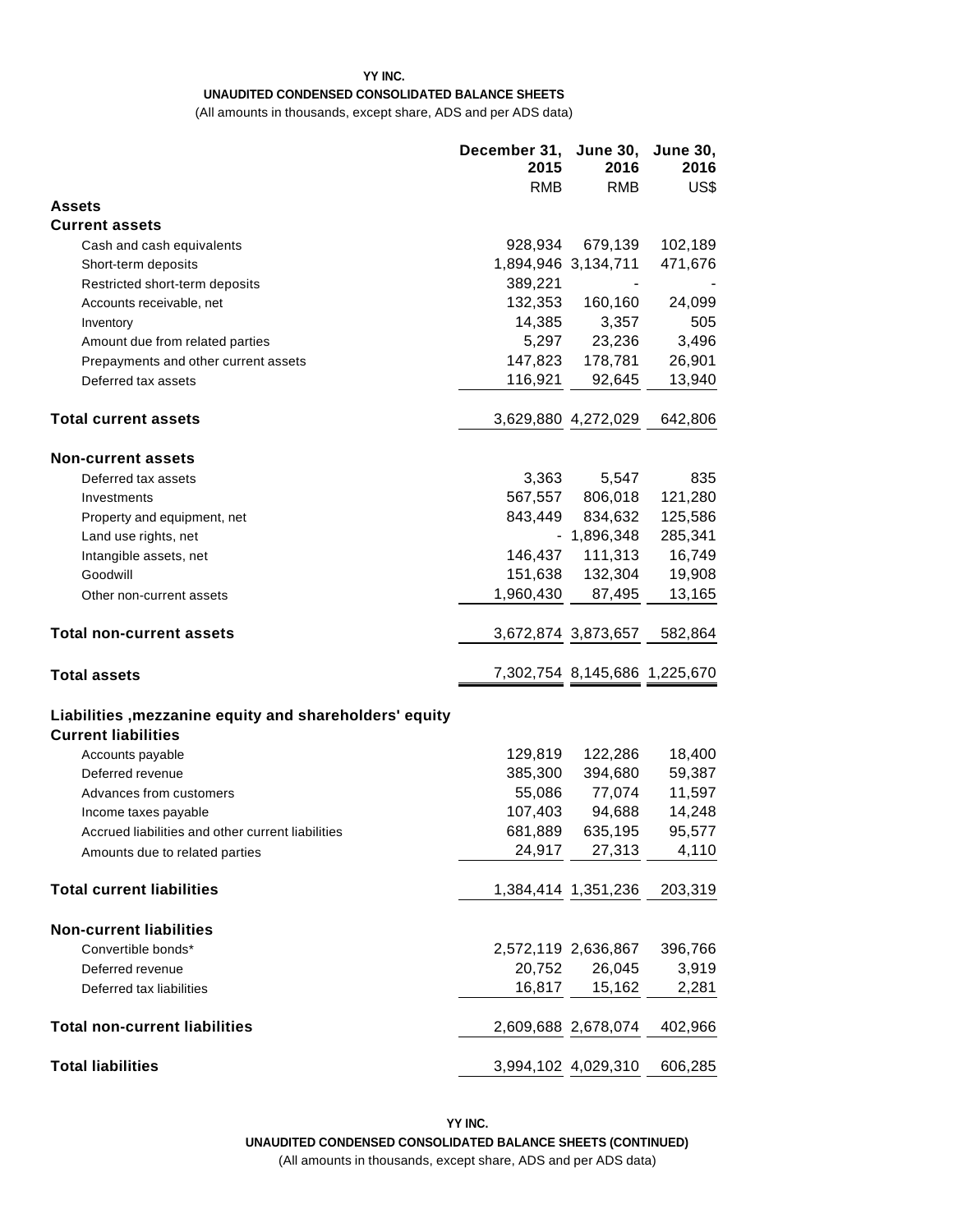|                                                                                                                                                                                                                                                                                                                                                                                                 | December 31, June 30,<br>2015<br><b>RMB</b> | 2016<br><b>RMB</b> | <b>June 30,</b><br>2016<br>US\$ |
|-------------------------------------------------------------------------------------------------------------------------------------------------------------------------------------------------------------------------------------------------------------------------------------------------------------------------------------------------------------------------------------------------|---------------------------------------------|--------------------|---------------------------------|
| <b>Mezzanine equity</b>                                                                                                                                                                                                                                                                                                                                                                         | 61,833                                      | 43,390             | 6,529                           |
| <b>Shareholders' equity</b>                                                                                                                                                                                                                                                                                                                                                                     |                                             |                    |                                 |
| Class A common shares (US\$0.00001 par value; 10,000,000,000 and<br>10,000,000,000 shares authorized, 728,227,848 and 732,331,788 shares issued<br>and outstanding as of December 31, 2015 and June 30, 2016, respectively)<br>Class B common shares (US\$0.00001 par value; 1,000,000,000 and 1,000,000,000<br>shares authorized, 369,557,976 and 369,557,976 shares issued and outstanding as | 43                                          | 43                 | 6                               |
| of December 31, 2015 and June 30, 2016, respectively)                                                                                                                                                                                                                                                                                                                                           | 27                                          | 27                 | 4                               |
| Additional paid-in capital                                                                                                                                                                                                                                                                                                                                                                      | 2,011,799                                   | 2,107,329          | 317,087                         |
| <b>Statutory reserves</b>                                                                                                                                                                                                                                                                                                                                                                       | 56,507                                      | 56,507             | 8,503                           |
| Retained earnings                                                                                                                                                                                                                                                                                                                                                                               | 1,207,168                                   | 1,758,793          | 264,643                         |
| Accumulated other comprehensive (losses) income                                                                                                                                                                                                                                                                                                                                                 | (36,385)                                    | 139,658            | 21,014                          |
| Non-controlling interests                                                                                                                                                                                                                                                                                                                                                                       | 7,660                                       | 10,629             | 1,599                           |
| Total shareholders' equity                                                                                                                                                                                                                                                                                                                                                                      | 3,246,819                                   | 4,072,986          | 612,856                         |
| Total liabilities, mezzanine equity and shareholders' equity                                                                                                                                                                                                                                                                                                                                    | 7,302,754                                   |                    | 8,145,686 1,225,670             |

\* Effectively January 2016, ASU 2015-3 issued by FASB requires entities to present the issuance costs of bonds in the balance sheet as a direct deduction from the related bonds rather than assets. Accordingly, the Company retrospectively reclassified RMB25.3 million of issuance cost of bonds from other non-current assets into convertible bonds as of December 31, 2015.

| YY INC.                                                                            |  |  |  |  |  |  |  |
|------------------------------------------------------------------------------------|--|--|--|--|--|--|--|
| UNAUDITED CONDENSED CONSOLIDATED STATEMENTS OF OPERATIONS AND COMPREHENSIVE INCOME |  |  |  |  |  |  |  |
| (All amounts in thousands, except share, ADS and per ADS data)                     |  |  |  |  |  |  |  |

|                                     |                                       | <b>Three Months Ended</b>       |                                         |                                   | <b>Six Months Ended</b>               |                             |                                   |  |
|-------------------------------------|---------------------------------------|---------------------------------|-----------------------------------------|-----------------------------------|---------------------------------------|-----------------------------|-----------------------------------|--|
|                                     | <b>June 30.</b><br>2015<br><b>RMB</b> | March 31,<br>2016<br><b>RMB</b> | 2016<br><b>RMB</b>                      | June 30, June 30,<br>2016<br>US\$ | <b>June 30,</b><br>2015<br><b>RMB</b> | 2016<br><b>RMB</b>          | June 30, June 30,<br>2016<br>US\$ |  |
| <b>Net revenues</b>                 |                                       |                                 |                                         |                                   |                                       |                             |                                   |  |
| Internet value-added service        |                                       |                                 |                                         |                                   |                                       |                             |                                   |  |
| -Online music and entertainment     | 730,693                               | 919,084                         | 1,098,311                               | 165,261                           | 1,320,748                             | 2,017,395                   | 303,555                           |  |
| -Online dating                      | 157,348                               | 211,226                         | 271,116                                 | 40,794                            | 289,184                               | 482,342                     | 72,577                            |  |
| -Online games                       | 199.404                               | 171,110                         | 188.261                                 | 28,327                            | 431,152                               | 359.371                     | 54.074                            |  |
| -Other IVAS                         | 212,585                               | 310,428                         | 375,321                                 | 56,474                            | 369,782                               | 685,749                     | 103,184                           |  |
| Other revenues                      | 57,151                                | 37,470                          | 47,768                                  | 7,188                             | 96,577                                | 85,238                      | 12,826                            |  |
| <b>Total net revenue</b>            | 1,357,181                             | 1,649,318                       | 1,980,777                               | 298,044                           | 2,507,443                             | 3,630,095                   | 546,216                           |  |
| Cost of revenues <sup>(1)</sup>     | (833, 281)                            |                                 | $(1,060,531)$ $(1,208,340)$ $(181,817)$ |                                   |                                       | $(1,506,016)$ $(2,268,871)$ | (341, 394)                        |  |
| <b>Gross profit</b>                 | 523,900                               | 588,787                         | 772,437                                 | 116,227                           | 1,001,427                             | 1,361,224                   | 204,822                           |  |
| Operating expenses <sup>(1)</sup>   |                                       |                                 |                                         |                                   |                                       |                             |                                   |  |
| Research and development            |                                       |                                 |                                         |                                   |                                       |                             |                                   |  |
| expenses                            | (120, 125)                            | (179, 648)                      | (172, 228)                              | (25, 915)                         | (243, 113)                            | (351, 876)                  | (52, 946)                         |  |
| Sales and marketing expenses        | (63,079)                              | (77, 961)                       | (88, 699)                               | (13, 346)                         | (114, 622)                            | (166, 660)                  | (25,077)                          |  |
| General and administrative expenses | (63, 843)                             | (83, 407)                       | (90, 155)                               | (13, 566)                         | (123, 374)                            | (173, 562)                  | (26, 116)                         |  |
| Goodwill impairment                 | (110,699)                             |                                 |                                         |                                   | (110, 699)                            |                             |                                   |  |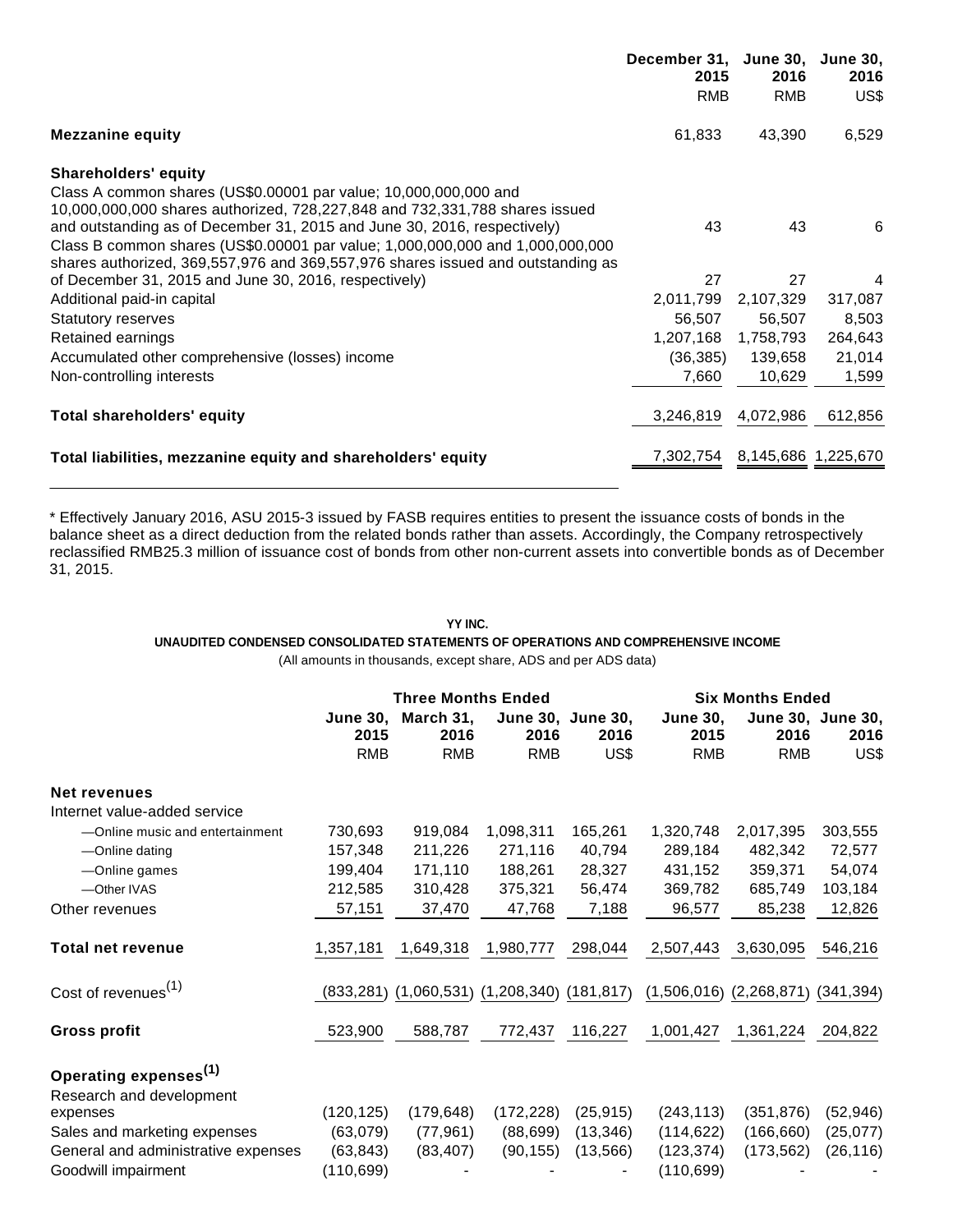| Fair value change of contingent<br>consideration                                                                 | 109,995    |            |            |           | 109,995    |            |                         |
|------------------------------------------------------------------------------------------------------------------|------------|------------|------------|-----------|------------|------------|-------------------------|
|                                                                                                                  |            |            |            |           |            |            |                         |
| <b>Total operating expenses</b>                                                                                  | (247, 751) | (341, 016) | (351, 082) | (52, 827) | (481, 813) |            | $(692,098)$ $(104,139)$ |
| Other income                                                                                                     | 31,570     | 8,905      | 22,507     | 3,387     | 32,330     | 31,412     | 4,727                   |
| <b>Operating income</b>                                                                                          | 307,719    | 256,676    | 443,862    | 66,787    | 551,944    | 700,538    | 105,410                 |
| Foreign currency exchange gains                                                                                  |            |            |            |           |            |            |                         |
| (losses), net                                                                                                    | 3,917      | 237        | 552        | 83        | (1, 167)   | 789        | 119                     |
| Interest expense                                                                                                 | (21, 941)  | (20, 394)  | (19, 576)  | (2,946)   | (40, 126)  | (39, 970)  | (6, 014)                |
| Interest income                                                                                                  | 33,884     | 13,649     | 9,902      | 1,490     | 81,152     | 23,551     | 3,544                   |
| Other non-operating expense                                                                                      |            |            | (23, 474)  | (3, 532)  | (2, 165)   | (23, 474)  | (3, 532)                |
| Income before income tax                                                                                         |            |            |            |           |            |            |                         |
| expenses                                                                                                         | 323,579    | 250,168    | 411,266    | 61,882    | 589,638    | 661,434    | 99,527                  |
| Income tax expenses                                                                                              | (36, 430)  | (49, 622)  | (75, 179)  | (11, 312) | (80, 904)  | (124, 801) | (18, 779)               |
| Income before share of income                                                                                    |            |            |            |           |            |            |                         |
| (loss) in equity method<br>investments, net of income taxes                                                      | 287,149    | 200,546    | 336,087    | 50,570    | 508,734    | 536,633    | 80,748                  |
|                                                                                                                  |            |            |            |           |            |            |                         |
| Share of income (loss) in equity<br>method investments, net of income                                            |            |            |            |           |            |            |                         |
| taxes                                                                                                            | 2,319      | 5,774      | (28)       | (4)       | 7,320      | 5,746      | 865                     |
| <b>Net Income</b>                                                                                                | 289,468    | 206,320    | 336,059    | 50,566    | 516,054    | 542,379    | 81,613                  |
| Less: Net loss attributable to the<br>non-controlling interest shareholders<br>and the mezzanine classified non- |            |            |            |           |            |            |                         |
| controlling interest shareholders                                                                                | (1, 223)   | (2,019)    | (7, 227)   | (1,087)   | (1,599)    | (9, 246)   | (1, 391)                |
| Net income attributable to YY Inc.                                                                               | 290,691    | 208,339    | 343,286    | 51,653    | 517,653    | 551,625    | 83,004                  |

# **YY INC.**

**UNAUDITED CONDENSED CONSOLIDATED STATEMENTS OF OPERATIONS AND COMPREHENSIVE INCOME (CONTINUED)** (All amounts in thousands, except share, ADS and per ADS data)

|                                                                  | <b>Three Months Ended</b> |                   |                         |                         | <b>Six Months Ended</b> |                         |                         |
|------------------------------------------------------------------|---------------------------|-------------------|-------------------------|-------------------------|-------------------------|-------------------------|-------------------------|
|                                                                  | <b>June 30,</b><br>2015   | March 31,<br>2016 | <b>June 30,</b><br>2016 | <b>June 30,</b><br>2016 | <b>June 30,</b><br>2015 | <b>June 30,</b><br>2016 | <b>June 30,</b><br>2016 |
|                                                                  | <b>RMB</b>                | <b>RMB</b>        | <b>RMB</b>              | US\$                    | <b>RMB</b>              | <b>RMB</b>              | US\$                    |
| Net income attributable to YY<br>Inc.                            | 290,691                   | 208,339           | 343,286                 | 51,653                  | 517,653                 | 551,625                 | 83,004                  |
| Other comprehensive income:<br>Unrealized gain of available-for- |                           |                   |                         |                         |                         |                         |                         |
| sales securities<br>Foreign currency translation                 |                           | $\blacksquare$    | 177,152                 | 26,656                  | $\blacksquare$          | 177,152                 | 26,656                  |
| adjustments, net of nil tax                                      | 30                        | 350               | (1, 459)                | (220)                   | 4,101                   | (1, 109)                | (167)                   |
| <b>Comprehensive income</b><br>attributable to YY Inc.           | 290,721                   | 208,689           | 518,979                 | 78,089                  | 521,754                 | 727,668                 | 109,493                 |
| Net income per ADS                                               |                           |                   |                         |                         |                         |                         |                         |
| -Basic                                                           | 5.23                      | 3.72              | 6.10                    | 0.92                    | 9.15                    | 9.82                    | 1.48                    |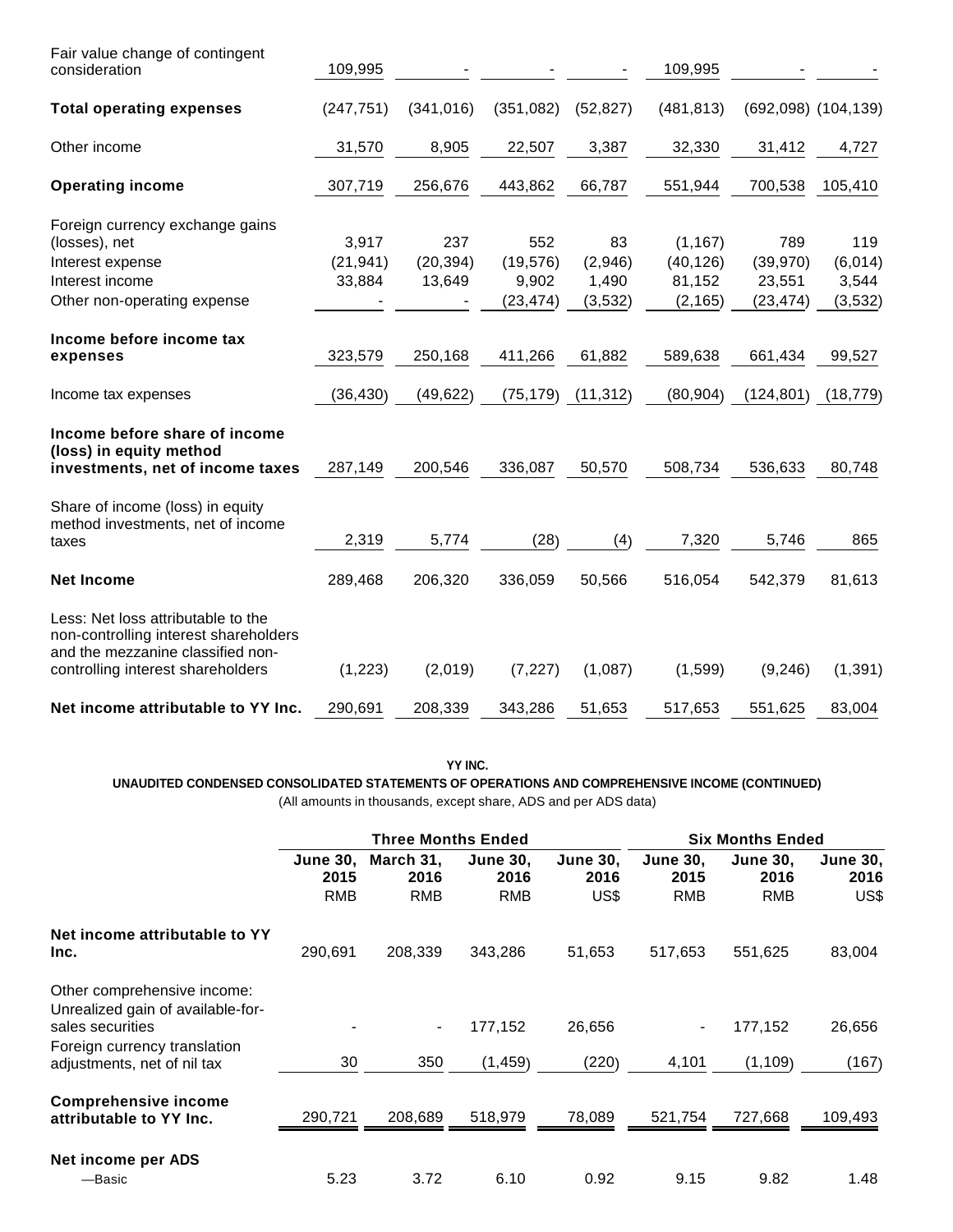| -Diluted                                                  | 5.10 | 3.65 | 5.97 | 0.90 | 8.91                                                                         | 1.45<br>9.65 |
|-----------------------------------------------------------|------|------|------|------|------------------------------------------------------------------------------|--------------|
| Weighted average number of<br>ADS used in calculating net |      |      |      |      |                                                                              |              |
| income per ADS                                            |      |      |      |      |                                                                              |              |
| —Basic                                                    |      |      |      |      | 55,629,042 56,063,449 56,244,094 56,244,094 56,603,338 56,153,766 56,153,766 |              |
| -Diluted                                                  |      |      |      |      | 60,544,579 57,137,915 60,761,097 60,761,097 58,106,597 57,141,627 57,141,627 |              |

(1) Share-based compensation was allocated in cost of revenues and operating expenses as follows:

|                                     |                                                                 | <b>Three Months Ended</b> |        | <b>Six Months Ended</b> |            |        |       |  |
|-------------------------------------|-----------------------------------------------------------------|---------------------------|--------|-------------------------|------------|--------|-------|--|
|                                     | June 30, March 31, June 30, June 30, June 30, June 30, June 30, |                           |        |                         |            |        |       |  |
|                                     | 2015                                                            | 2016                      | 2016   | 2016                    | 2015       | 2016   | 2016  |  |
|                                     | RMB                                                             | RMB                       | RMB    | US\$                    | <b>RMB</b> | RMB    | US\$  |  |
| Cost of revenues                    | 1.937                                                           | 8.612                     | 141    | 21                      | 6.369      | 8.753  | 1.317 |  |
| Research and development expenses   | 2,650                                                           | 27.300                    | 26.473 | 3,983                   | 14.590     | 53,773 | 8,091 |  |
| Sales and marketing expenses        | 260                                                             | 839                       | 941    | 142                     | 1.003      | 1.780  | 268   |  |
| General and administrative expenses | 6.742                                                           | 17.179                    | 13.934 | 2.097                   | 21.471     | 31.113 | 4,682 |  |

**YY INC. RECONCILIATION OF GAAP AND NON-GAAP RESULTS**

(All amounts in thousands, except share, ADS and per ADS data)

|                                                                                      |                         |                   | <b>Three Months Ended</b> |                                                                              | <b>Six Months Ended</b> |                         |                                                                              |  |
|--------------------------------------------------------------------------------------|-------------------------|-------------------|---------------------------|------------------------------------------------------------------------------|-------------------------|-------------------------|------------------------------------------------------------------------------|--|
|                                                                                      | <b>June 30,</b><br>2015 | March 31,<br>2016 | <b>June 30,</b><br>2016   | <b>June 30,</b><br>2016                                                      | <b>June 30,</b><br>2015 | <b>June 30,</b><br>2016 | <b>June 30,</b><br>2016                                                      |  |
|                                                                                      | <b>RMB</b>              | <b>RMB</b>        | <b>RMB</b>                | US\$                                                                         | <b>RMB</b>              | <b>RMB</b>              | US\$                                                                         |  |
| Operating income<br>Share-based compensation                                         | 307,719                 | 256,676           | 443,862                   | 66,787                                                                       | 551,944                 | 700,538                 | 105,410                                                                      |  |
| expenses                                                                             | 11,589                  | 53,930            | 41,489                    | 6,243                                                                        | 43,433                  | 95,419                  | 14,358                                                                       |  |
| <b>Non-GAAP operating income</b>                                                     | 319,308                 | 310,606           | 485,351                   | 73,030                                                                       | 595,377                 | 795,957                 | 119,768                                                                      |  |
| Net income attributable to YY Inc.                                                   | 290,691                 | 208,339           | 343,286                   | 51,653                                                                       | 517,653                 | 551,625                 | 83,004                                                                       |  |
| Share-based compensation<br>expenses                                                 | 11,589                  | 53,930            | 41,489                    | 6,243                                                                        | 43,433                  | 95,419                  | 14,358                                                                       |  |
| <b>Non-GAAP net income</b><br>attributable to YY Inc.                                | 302,280                 | 262,269           | 384,775                   | 57,896                                                                       | 561,086                 | 647,044                 | 97,362                                                                       |  |
| Non-GAAP net income per ADS                                                          |                         |                   |                           |                                                                              |                         |                         |                                                                              |  |
| -Basic                                                                               | 5.43                    | 4.68              | 6.84                      | 1.03                                                                         | 9.91                    | 11.52                   | 1.73                                                                         |  |
| -Diluted                                                                             | 5.29                    | 4.59              | 6.65                      | 1.00                                                                         | 9.66                    | 11.32                   | 1.70                                                                         |  |
| Weighted average number of ADS<br>used in calculating Non-GAAP net<br>income per ADS |                         |                   |                           |                                                                              |                         |                         |                                                                              |  |
| -Basic                                                                               |                         |                   |                           |                                                                              |                         |                         | 55,629,042 56,063,449 56,244,094 56,244,094 56,603,338 56,153,766 56,153,766 |  |
| -Diluted                                                                             |                         |                   |                           | 60,544,579 57,137,915 60,761,097 60,761,097 58,106,597 57,141,627 57,141,627 |                         |                         |                                                                              |  |

**UNAUDITED SEGMENT REPORT**

(All amounts in thousands, except share, ADS and per ADS data)

**Three Months Ended**

**June 30, 2016**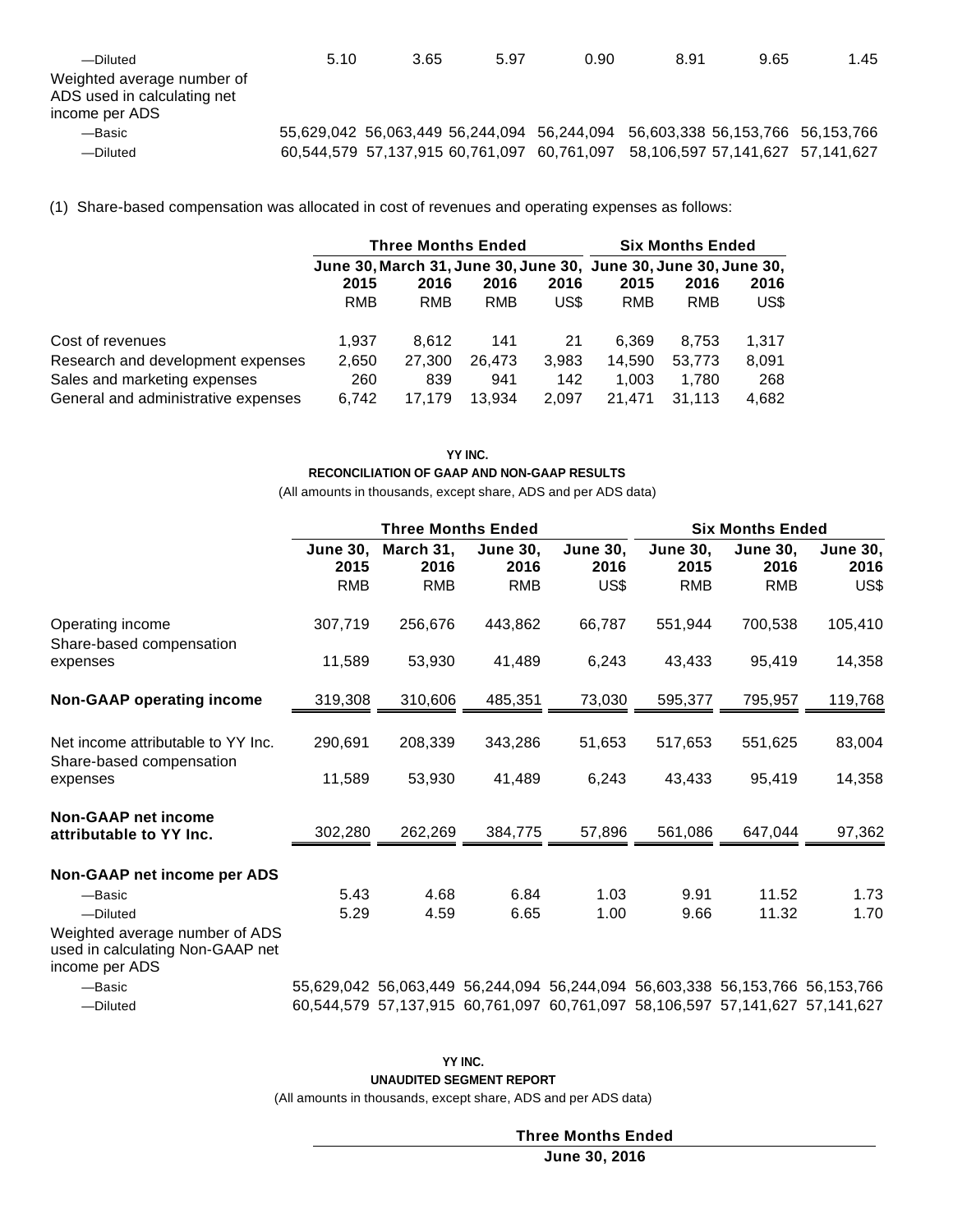|                                     |                |                | <b>YY IVAS</b>   | Huya                                     | 100                      |                           |           |
|-------------------------------------|----------------|----------------|------------------|------------------------------------------|--------------------------|---------------------------|-----------|
|                                     | <b>YY IVAS</b> |                |                  | Others and others broadcasting Education |                          | <b>Total</b>              | Total     |
|                                     | <b>RMB</b>     | <b>RMB</b>     | <b>RMB</b>       | <b>RMB</b>                               | <b>RMB</b>               | <b>RMB</b>                | US\$      |
| <b>Net revenues</b>                 |                |                |                  |                                          |                          |                           |           |
| Internet value-added service        |                |                |                  |                                          |                          |                           |           |
| -Online music and entertainment     | 1,098,311      |                | $-1,098,311$     |                                          |                          | 1,098,311                 | 165,261   |
| -Online dating                      | 271,116        |                | 271,116          |                                          |                          | 271,116                   | 40,794    |
| -Online games                       | 188,261        | $\blacksquare$ | 188,261          |                                          | $\overline{\phantom{a}}$ | 188,261                   | 28,327    |
| -Other IVAS                         | 232,244        |                | 232,244          | 143,077                                  |                          | 375,321                   | 56,474    |
| Other revenues                      |                | 17,131         | 17,131           |                                          | 30,637                   | 47,768                    | 7,188     |
| <b>Total net revenue</b>            | 1,789,932      |                | 17,131 1,807,063 | 143,077                                  | 30,637                   | 1,980,777                 | 298,044   |
| Cost of revenues <sup>(1)</sup>     |                |                | (965, 291)       | (216, 606)                               | (26, 443)                | $(1,208,340)$ $(181,817)$ |           |
| Gross profit (loss)                 |                |                | 841,772          | (73, 529)                                | 4,194                    | 772,437                   | 116,227   |
| Operating expenses <sup>(1)</sup>   |                |                |                  |                                          |                          |                           |           |
| Research and development expenses   |                |                | (130, 170)       | (33, 811)                                | (8, 247)                 | (172, 228)                | (25, 915) |
| Sales and marketing expenses        |                |                | (63,038)         | (12, 247)                                | (13, 414)                | (88, 699)                 | (13, 346) |
| General and administrative expenses |                |                | (76, 169)        | (11, 115)                                | (2,871)                  | (90, 155)                 | (13, 566) |
| <b>Total operating expenses</b>     |                |                | (269, 377)       | (57, 173)                                | (24, 532)                | (351,082)                 | (52, 827) |
| Other income                        |                |                | 22,507           |                                          |                          | 22,507                    | 3,387     |
| <b>Operating income (loss)</b>      |                |                | 594,902          | (130, 702)                               | (20, 338)                | 443,862                   | 66,787    |

(1) Share-based compensation was allocated in cost of revenues and operating expenses as follows:

|                                     | <b>Three Months Ended</b>                           |            |            |              |                    |  |
|-------------------------------------|-----------------------------------------------------|------------|------------|--------------|--------------------|--|
|                                     | June 30, 2016                                       |            |            |              |                    |  |
|                                     | <b>YY IVAS</b><br>and others broadcasting Education | Huya       | 100        |              | <b>Total Total</b> |  |
|                                     | <b>RMB</b>                                          | <b>RMB</b> | <b>RMB</b> | <b>RMB</b>   | US\$               |  |
| Cost of revenues                    | (1, 432)                                            | 1,441      | 132        | 141          | 21                 |  |
| Research and development expenses   | 17,976                                              | 6,501      | 1.996      | 26,473 3,983 |                    |  |
| Sales and marketing expenses        | 729                                                 | 212        |            | 941          | 142                |  |
| General and administrative expenses | 10,227                                              | 3,807      | (100)      | 13,934 2,097 |                    |  |

# **YY INC.**

**RECONCILIATION OF GAAP AND NON-GAAP RESULTS OF UNAUDITED SEGMENT REPORT**

(All amounts in thousands, except share, ADS and per ADS data)

|                                                              | <b>Three Months Ended</b><br>June 30, 2016 |                                 |                         |                   |                 |
|--------------------------------------------------------------|--------------------------------------------|---------------------------------|-------------------------|-------------------|-----------------|
|                                                              | <b>YY IVAS</b>                             | Huva<br>and others broadcasting | 100<br><b>Education</b> | Total             | Total           |
|                                                              | RMB                                        | RMB                             | RMB                     | <b>RMB</b>        | US\$            |
| Operating income (loss)<br>Share-based compensation expenses | 594,902<br>27,500                          | (130, 702)<br>11.961            | (20, 338)<br>2.028      | 443,862<br>41.489 | 66,787<br>6.243 |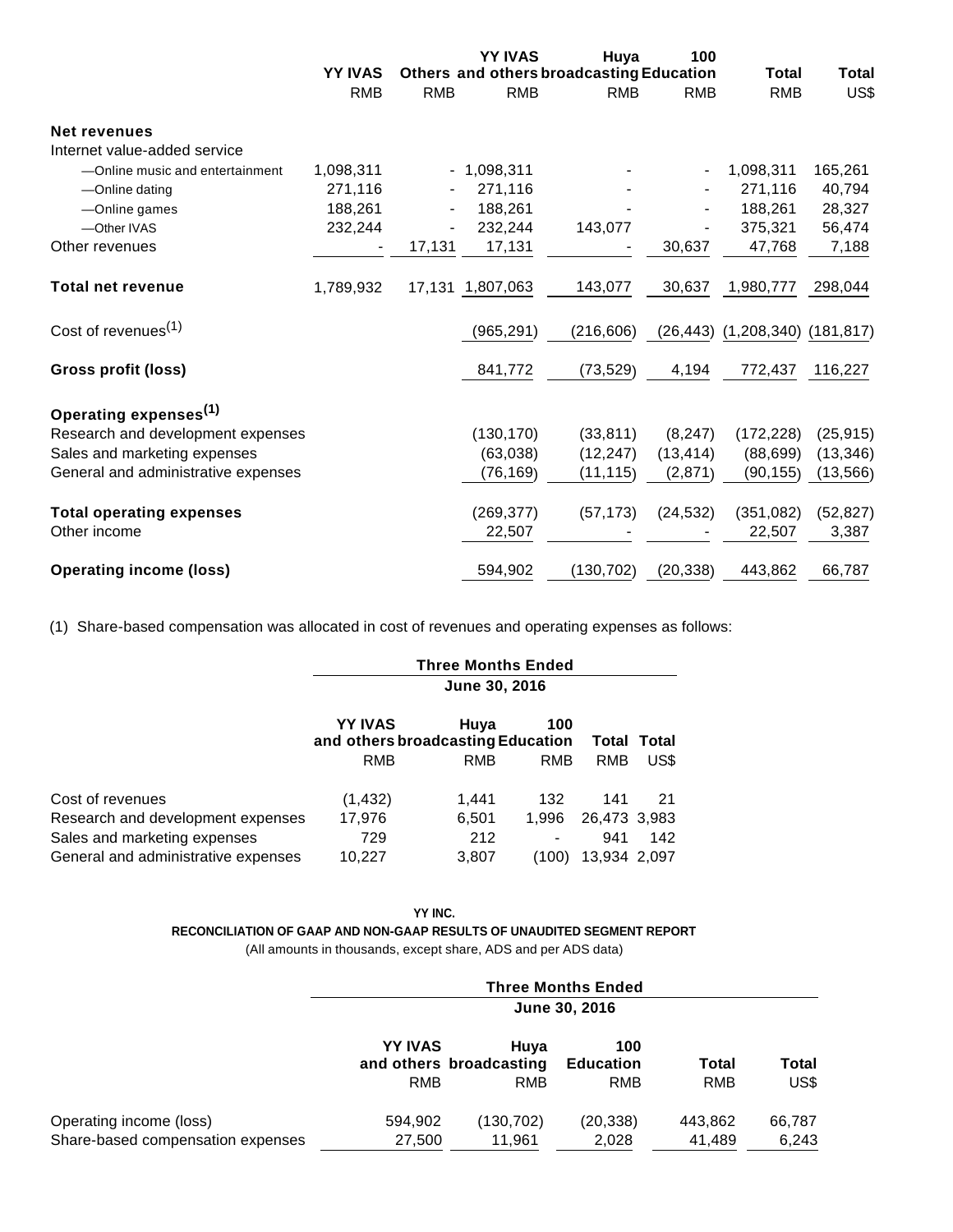# **YY INC. UNAUDITED SEGMENT REPORT**

(All amounts in thousands, except share, ADS and per ADS data)

|                                                                            |                                     |            |                                            | <b>Three Months Ended</b><br>March 31, 2016 |                                       |                              |                           |
|----------------------------------------------------------------------------|-------------------------------------|------------|--------------------------------------------|---------------------------------------------|---------------------------------------|------------------------------|---------------------------|
|                                                                            | <b>YY IVAS Others</b><br><b>RMB</b> | <b>RMB</b> | <b>YY IVAS</b><br>and others<br><b>RMB</b> | Huya<br>broadcasting<br><b>RMB</b>          | 100<br><b>Education</b><br><b>RMB</b> | <b>Total</b><br><b>RMB</b>   | <b>Total</b><br>US\$      |
| <b>Net revenues</b><br>Internet value-<br>added service<br>$-$ Online      |                                     |            |                                            |                                             |                                       |                              |                           |
| music and<br>entertainment                                                 | 919,084                             |            | 919,084                                    |                                             |                                       | 919,084                      | 142,538                   |
| $-$ Online<br>dating                                                       | 211,226                             |            | 211,226                                    |                                             |                                       | 211,226                      | 32,758                    |
| -Online<br>games<br>-Other IVAS<br>Other revenues                          | 171,110<br>192,754                  | 16,282     | 171,110<br>192,754<br>16,282               | 117,674                                     | 21,188                                | 171,110<br>310,428<br>37,470 | 26,537<br>48,143<br>5,811 |
| <b>Total net</b><br>revenue                                                | 1,494,174                           | 16,282     | 1,510,456                                  | 117,674                                     | 21,188                                | 1,649,318                    | 255,787                   |
| Cost of<br>revenues <sup>(1)</sup>                                         |                                     |            | (844, 273)                                 | (193,066)                                   | (23, 192)                             | (1,060,531)                  | (164, 474)                |
| <b>Gross profit</b><br>(loss)                                              |                                     |            | 666,183                                    | (75, 392)                                   | (2,004)                               | 588,787                      | 91,313                    |
| <b>Operating</b><br>expenses <sup>(1)</sup><br>Research and<br>development |                                     |            |                                            |                                             |                                       |                              |                           |
| expenses<br>Sales and                                                      |                                     |            | (143, 351)                                 | (24, 257)                                   | (12,040)                              | (179, 648)                   | (27, 861)                 |
| marketing<br>expenses<br>General and                                       |                                     |            | (52, 558)                                  | (10, 788)                                   | (14, 615)                             | (77, 961)                    | (12,091)                  |
| administrative<br>expenses                                                 |                                     |            | (68, 658)                                  | (11, 333)                                   | (3, 416)                              | (83, 407)                    | (12, 935)                 |
| <b>Total</b><br>operating<br>expenses<br>Other income                      |                                     |            | (264, 567)<br>8,905                        | (46, 378)                                   | (30,071)                              | (341, 016)<br>8,905          | (52, 887)<br>1,381        |
| <b>Operating</b><br>income (loss)                                          |                                     |            | 410,521                                    | (121, 770)                                  | (32,075)                              | 256,676                      | 39,807                    |

(2) Share-based compensation was allocated in cost of revenues and operating expenses as follows:

| <b>Three Months Ended</b> |  |
|---------------------------|--|
| March 31, 2016            |  |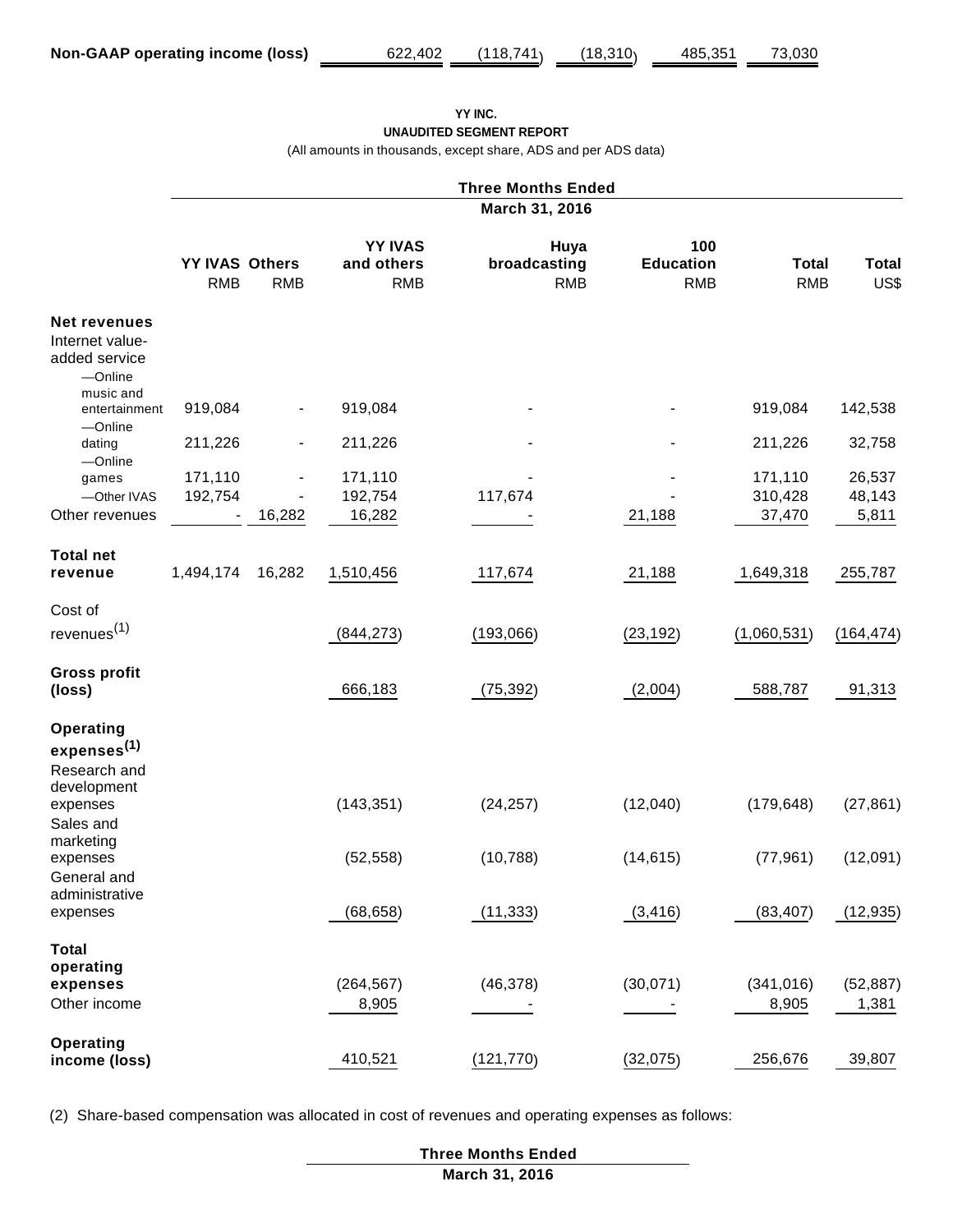|                                     | <b>YY IVAS</b><br><b>RMB</b> | Huya<br>and others broadcasting Education<br><b>RMB</b> | 100<br><b>RMB</b> | <b>RMB</b>         | <b>Total Total</b><br>US\$ |
|-------------------------------------|------------------------------|---------------------------------------------------------|-------------------|--------------------|----------------------------|
| Cost of revenues                    | 7,802                        | 723                                                     | 87                | 8,612 1,336        |                            |
| Research and development expenses   | 22,008                       | 2,876                                                   |                   | 2,416 27,300 4,234 |                            |
| Sales and marketing expenses        | 803                          | 36                                                      |                   | 839                | 130                        |
| General and administrative expenses | 13,015                       | 4,157                                                   |                   | 7 17,179 2,664     |                            |

# **YY INC.**

# **RECONCILIATION OF GAAP AND NON-GAAP RESULTS OF UNAUDITED SEGMENT REPORT**

(All amounts in thousands, except share, ADS and per ADS data)

|                                                              | <b>Three Months Ended</b><br><b>March 31, 2016</b> |                                    |                                       |                     |                 |  |
|--------------------------------------------------------------|----------------------------------------------------|------------------------------------|---------------------------------------|---------------------|-----------------|--|
|                                                              | <b>YY IVAS</b><br>and others<br><b>RMB</b>         | Huya<br>broadcasting<br><b>RMB</b> | 100<br><b>Education</b><br><b>RMB</b> | Total<br><b>RMB</b> | Total<br>US\$   |  |
| Operating income (loss)<br>Share-based compensation expenses | 410,521<br>43,628                                  | (121, 770)<br>7,792                | (32,075) 256,676<br>2,510             | 53,930              | 39,807<br>8,364 |  |
| Non-GAAP operating income (loss)                             | 454,149                                            | (113,978)                          | (29,565)                              | 310.606             | 48,171          |  |

**UNAUDITED SEGMENT REPORT**

(All amounts in thousands, except share, ADS and per ADS data)

|                                     |                |               |                  | <b>Three Months Ended</b>     |            |                  |            |
|-------------------------------------|----------------|---------------|------------------|-------------------------------|------------|------------------|------------|
|                                     |                |               |                  | June 30, 2015                 |            |                  |            |
|                                     |                |               | <b>YY IVAS</b>   |                               |            |                  |            |
|                                     |                |               | and              | Huya                          | 100        |                  |            |
|                                     | <b>YY IVAS</b> | <b>Others</b> |                  | others broadcasting Education |            | <b>Total</b>     | Total      |
|                                     | <b>RMB</b>     | <b>RMB</b>    | <b>RMB</b>       | <b>RMB</b>                    | <b>RMB</b> | <b>RMB</b>       | US\$       |
| <b>Net revenues</b>                 |                |               |                  |                               |            |                  |            |
| Internet value-added service        |                |               |                  |                               |            |                  |            |
| -Online music and entertainment     | 730,693        |               | 730,693          |                               |            | 730,693          | 117,854    |
| -Online dating                      | 157,348        |               | 157,348          |                               |            | 157,348          | 25,379     |
| -Online games                       | 199,404        | -             | 199,404          |                               |            | 199,404          | 32,162     |
| -Other IVAS                         | 127,260        |               | 127,260          | 85,325                        |            | 212.585          | 34,288     |
| Other revenues                      |                | 31,977        | 31,977           |                               | 25,174     | 57,151           | 9,218      |
| <b>Total net revenue</b>            | 1,214,705      |               | 31,977 1,246,682 | 85,325                        |            | 25,174 1,357,181 | 218,901    |
| Cost of revenues <sup>(1)</sup>     |                |               | (646, 399)       | (157,638)                     | (29, 244)  | (833, 281)       | (134, 400) |
| Gross profit (loss)                 |                |               | 600,283          | (72, 313)                     | (4,070)    | 523,900          | 84,501     |
| Operating expenses <sup>(1)</sup>   |                |               |                  |                               |            |                  |            |
| Research and development expenses   |                |               | (97, 301)        | (14, 644)                     | (8, 180)   | (120, 125)       | (19, 375)  |
| Sales and marketing expenses        |                |               | (51, 623)        | (2,460)                       | (8,996)    | (63,079)         | (10, 174)  |
| General and administrative expenses |                |               | (47, 546)        | (4, 372)                      | (11, 925)  | (63, 843)        | (10, 297)  |
| Goodwill impairment                 |                |               |                  |                               | (110, 699) | (110,699)        | (17, 855)  |